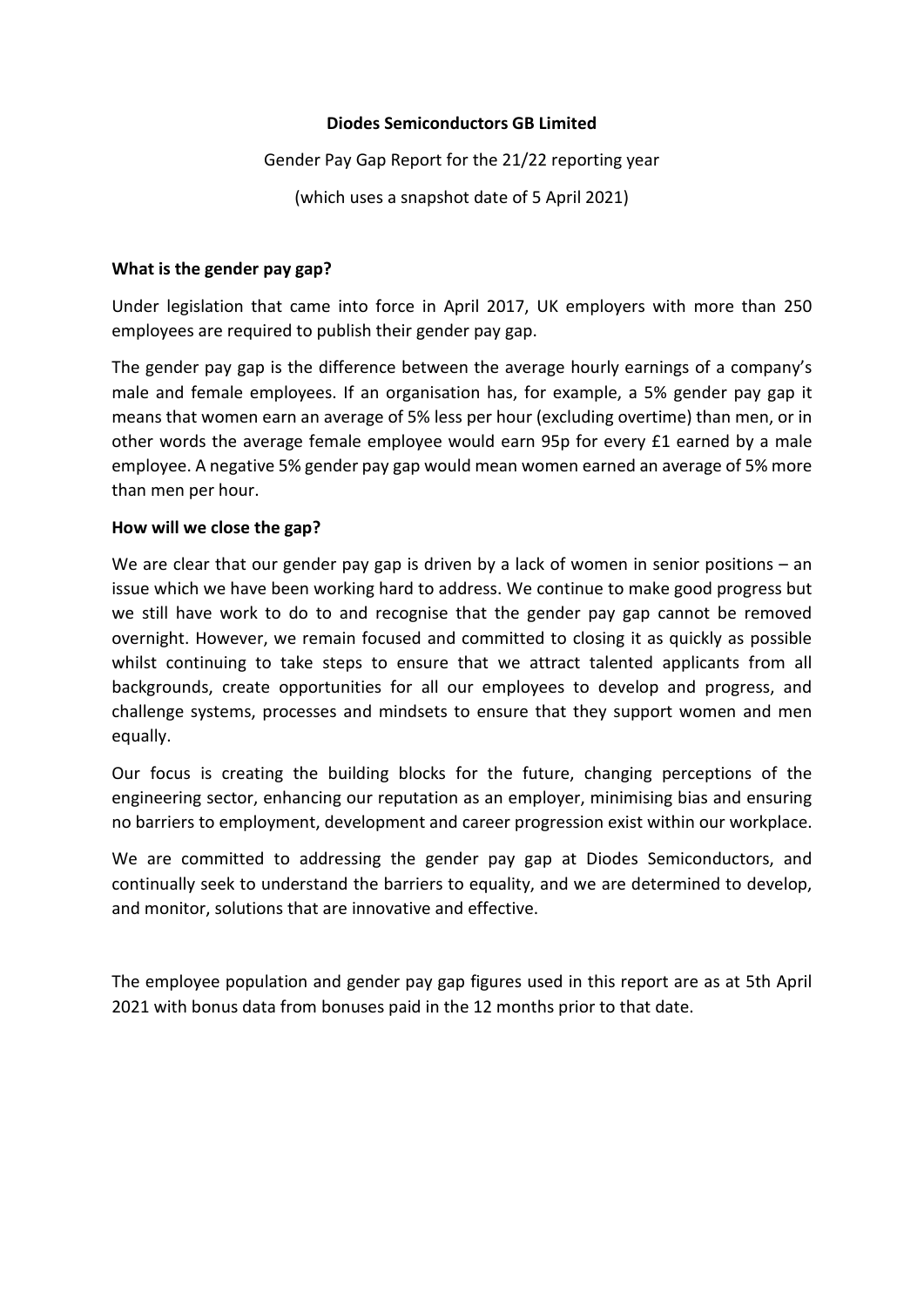

# **GENDER GAP**

|        | Pay Gap between Men & Women | Bonus Gap between Men & Women |
|--------|-----------------------------|-------------------------------|
| Mean   | 23.72%                      | 44.79%                        |
| Median | 29.23%                      | 37.50%                        |

# **PROPORTION OF MEN AND WOMEN RECEIVING A BONUS**

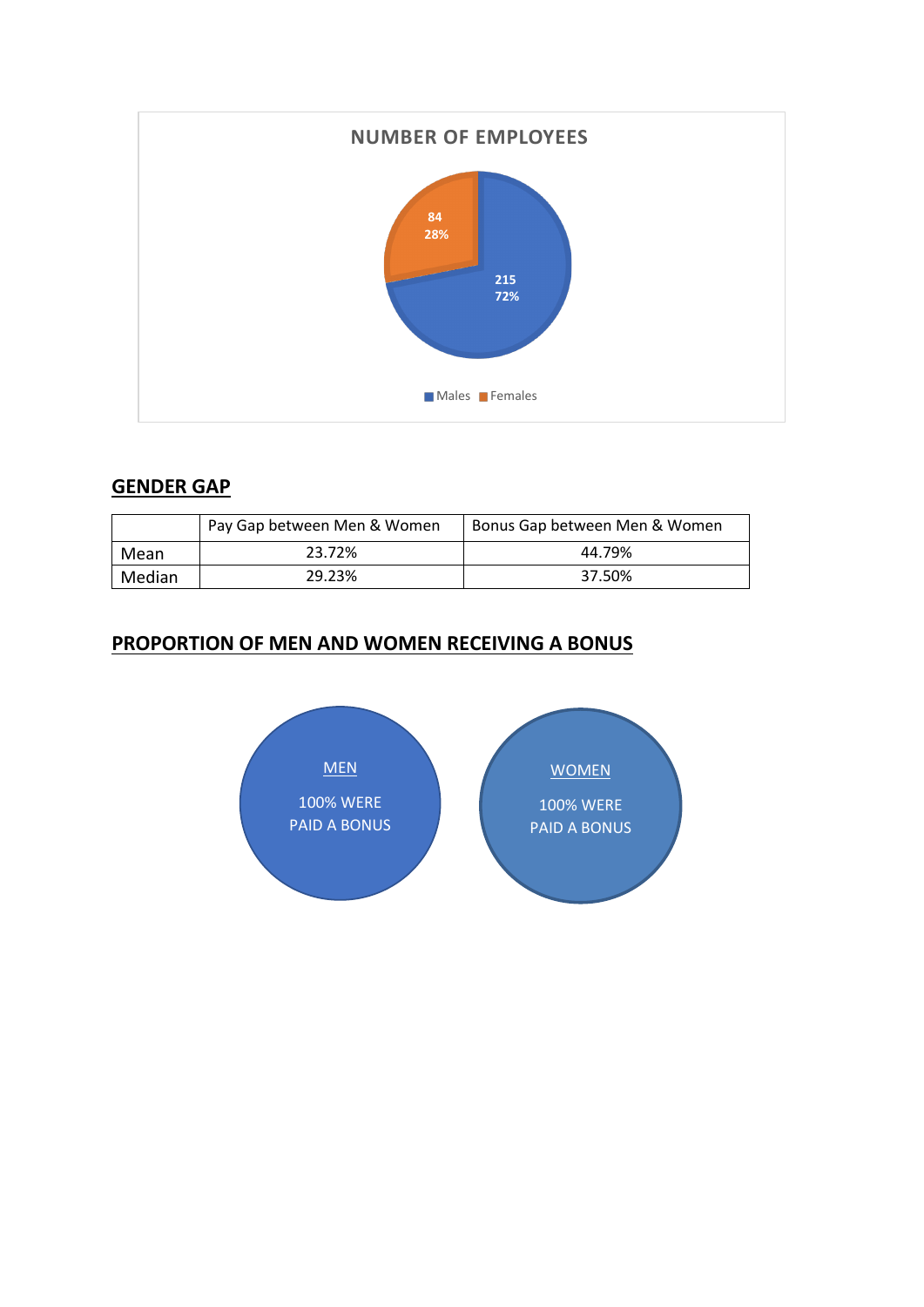

# **Understanding the Diodes Semiconductors pay gap**

It's important for us to understand what the data shows, why we have this pay gap in our organisation and what we can reasonably do to address it.

Currently around 28% of our workforce is female with the majority working in production areas. In some other areas of the business including HR, Finance and Purchasing, the majority are females.

There is a distinct shortage of women working in senior roles across all of our business areas. However, in the last two years we have hired more female leaders, managers, graduate engineers, and apprentices.

As can be seen from our reported data, we have a higher proportion of men employed in the upper middle and upper quartiles. However, 25% of our leadership team are females and 38% of our Production Managers are females.

#### **Improving the Diodes Semiconductors pay gap**

As a result, the competition to attract applications from talented female students is intense. It is almost impossible to achieve ambitious hiring targets whilst also maintaining a gender balance when, according to a recent report by the First Minister's National Advisory Council on Women and Girls: -

Girls account for 66% of Higher Biology entries, 53% for Chemistry, 48% for Maths and 28% for Physics.

- Just 16% of Computing entries are made by girls, and 10% for Engineering Science.
- 16% of Engineering and Technology entrants in higher education are women, and 20% for Computer Science. This rises to 62% for Medicine and Dentistry and 83% for Veterinary Science.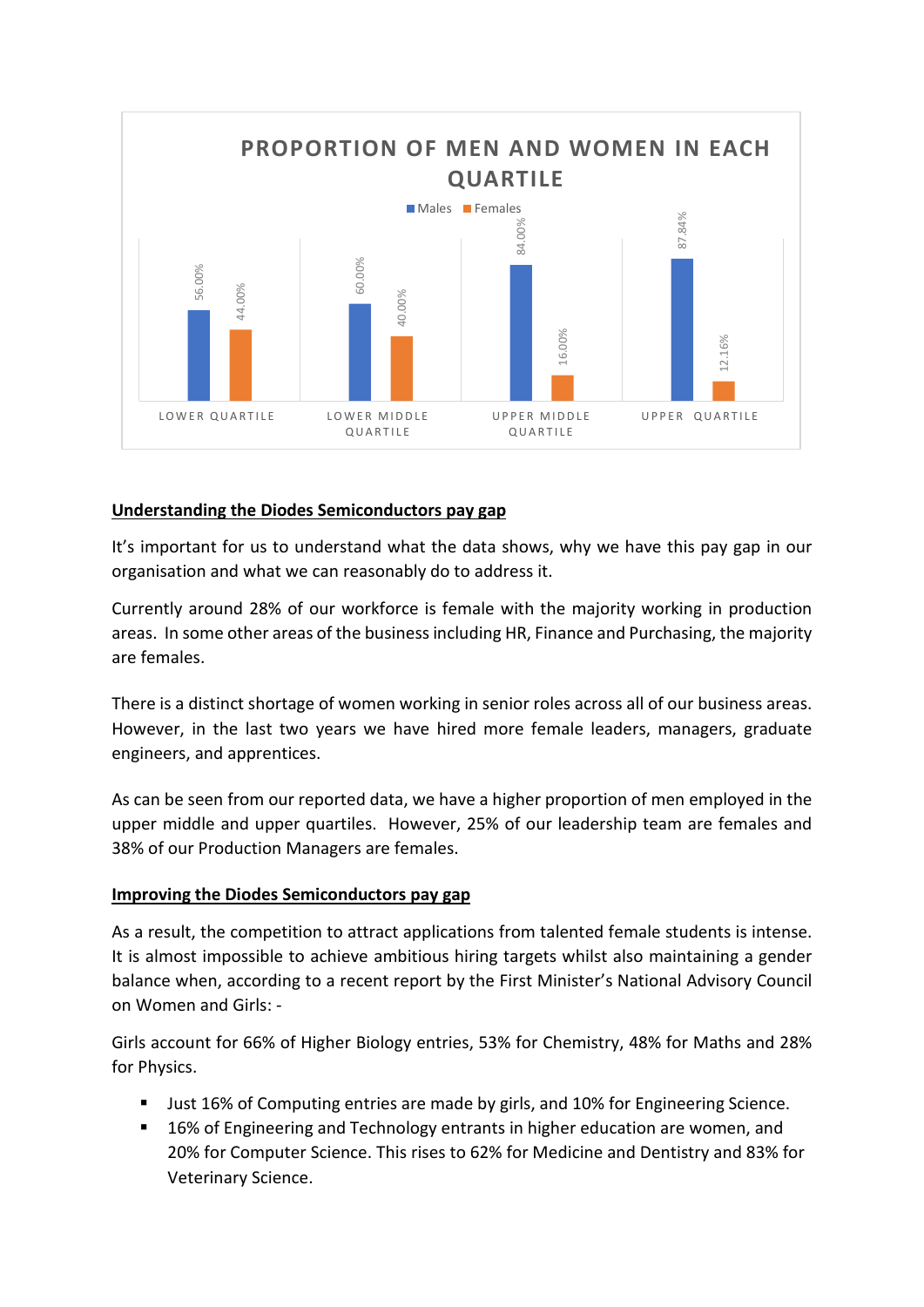We are growing a community of female engineers and developing relationships with university departments, schools and FE colleges but unfortunately, we suffer from narrow and outdated stereotypes of what engineers do and the role they play in society. This is changing as we make more attempts to raise awareness of what engineers really do, celebrate those who are shaping the world we live in and change the narrow public perception of engineers and engineering.

We will continue to improve our engagement at all levels within the education system, sometimes collaborating to change the perceptions of engineering and looking inside at our own processes as we aim to create a more sustainable talent pipeline.

Opportunities for career progression have always been an attractive employer trait considered by potential candidates at all levels and this is certainly becoming an important factor being considered by the modern workforce when deciding how to navigate their careers. Opportunities for career progression, competitive wages and benefits, and a culture of flexibility and work-life balance must be used to attract the best and brightest male and female talent to this business.

Candidates increasingly want an accurate and honest impression of an employer's workplace experience and culture before deciding whether to join them.

We will continue to actively focus efforts on increasing the number of experienced female engineers we employ, and our disclosures on fair and equal pay, embedding measures to close any gaps ranging from monitoring for and fixing pay discrepancies to establishing processes that prevent them from occurring in the first place.

# **What are Diodes Semiconductors doing to build the talent pool?**

It is imperative that we secure a future talent pipeline to support our growth going forward. This begins with engaging with schools at all levels. As business we do support and will continue to support STEM activity across all schools in our local area and we are also now widening that pool to schools across the west of Scotland.

Our commitment is to get the younger generation to look to us as their future as we look at them to be ours. We do this by introducing them to our capability and technology and the promotion of STEM subjects, to supporting the apprenticeship family, including Foundation, Modern and Graduate apprenticeships. We also support internships and are now beginning to grow our Graduate Program.

This is supported by existing relationships with local universities, but also exploring new relationships with further education establishments that are new to us.

We have been actively engaged in several initiatives:

# **Generation Science**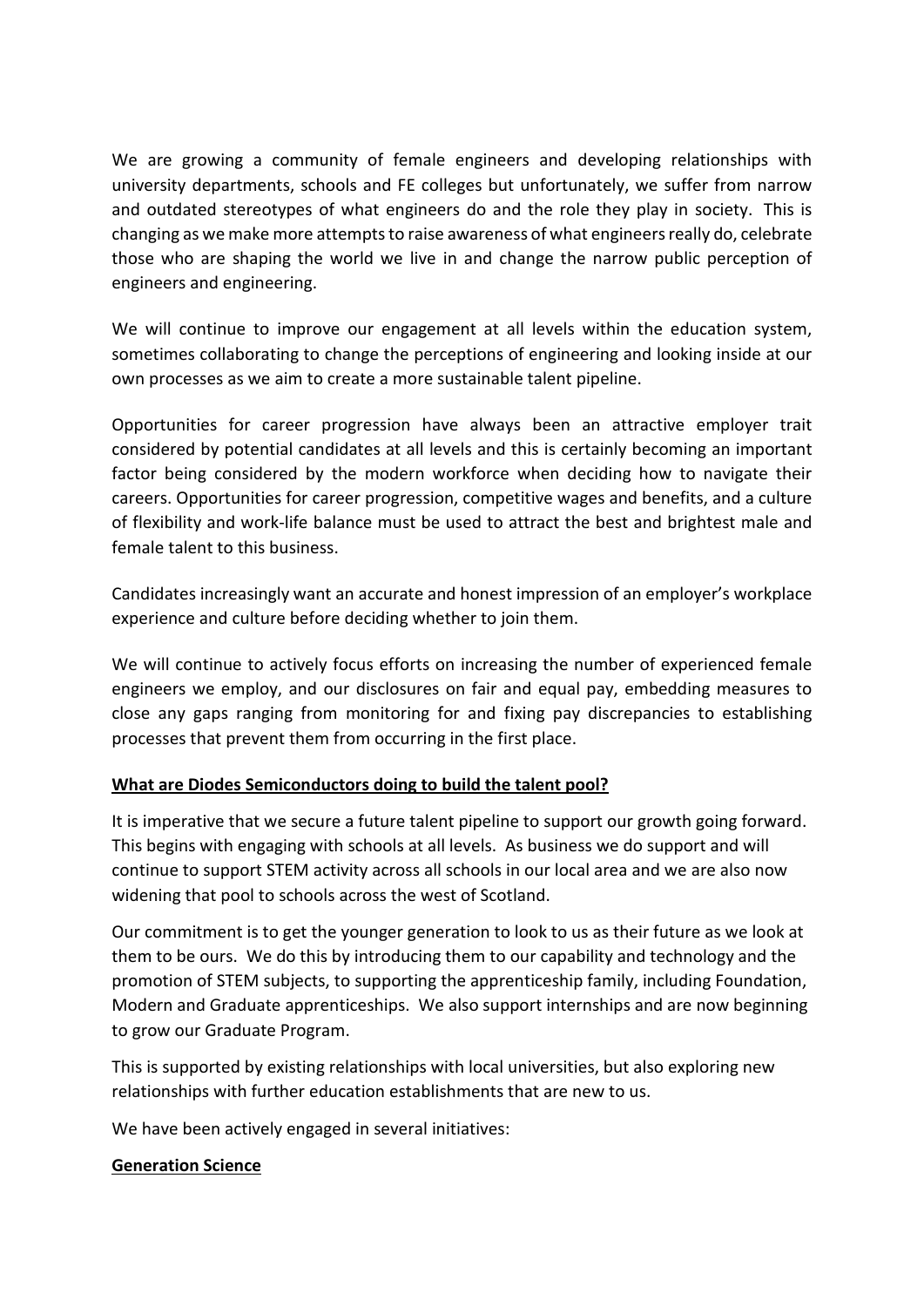Generation Science is a touring arm of the Edinburgh International Science Festival and brings unique and inspiring science lessons directly to classrooms. Since 2011 over 13,000 pupils have been involved in our local area in the workshops. Every primary school in Inverclyde Education Authority received at least one show or interactive workshop each year. This will continue once the current restrictions have been lifted.

# **Recruitment**

Over this last year we have engaged in activities that should help to close the gender gap that we have in our engineering teams when it comes to recruitment. Firstly, we have advertised our Intern and Graduate roles using Equate Scotland's career hubs.

We are working on ensuring that our job descriptions and or adverts are written in a way so that the language used is gender neutral to encourage more women to apply.

Having completed this, we have seen the number of female applicants increase by 50%. So much so that in 2020, we had 4 graduates – 3 male and 1 female. In 2021 we had 3 graduates, 1 male and 2 female.

## **Further Education Engagement**

Whilst this year has continued to be challenging, we have taken part in some school activities, including Meet the Expert, where we showcased the value of STEM in high performance manufacturing.

We look forward to getting our Graduates and Apprentices back into the campuses to highlight the opportunities that are available at our site.

#### **Equality, Inclusion and Diversity**

This year we have been actively involved with external parties to help make a difference. We are participating in the Equalities and Wellbeing in Manufacturing Works Group and will make recommendations to the Scottish Government in 2022. This covers three key areas, Leadership, Flexible Working, Mental Health and Well Being from a quality, inclusion, and diversity perspective.

In recognition of our efforts to hire more women in engineering we were the proud winners of the Scottish Engineering Skills, Diversity, and Inclusion Award 2021.

This year we have taken part in a Women in STEM project in conjunction with West College Scotland, Forth Valley College, Equate Scotland and other employers.

The Women into STEM (WIS) Strategic Steering Group will have oversight of our strategy, progress on our Pathway Partnership Projects; and good practice impact and sharing along with our engineering FA and MA pathways. To do so the Group will leverage stakeholder involvement, funding, and joint working opportunities.

There has been online training for our current female apprentices and also live employer sessions where we share our success and best practices with other employers. Diodes have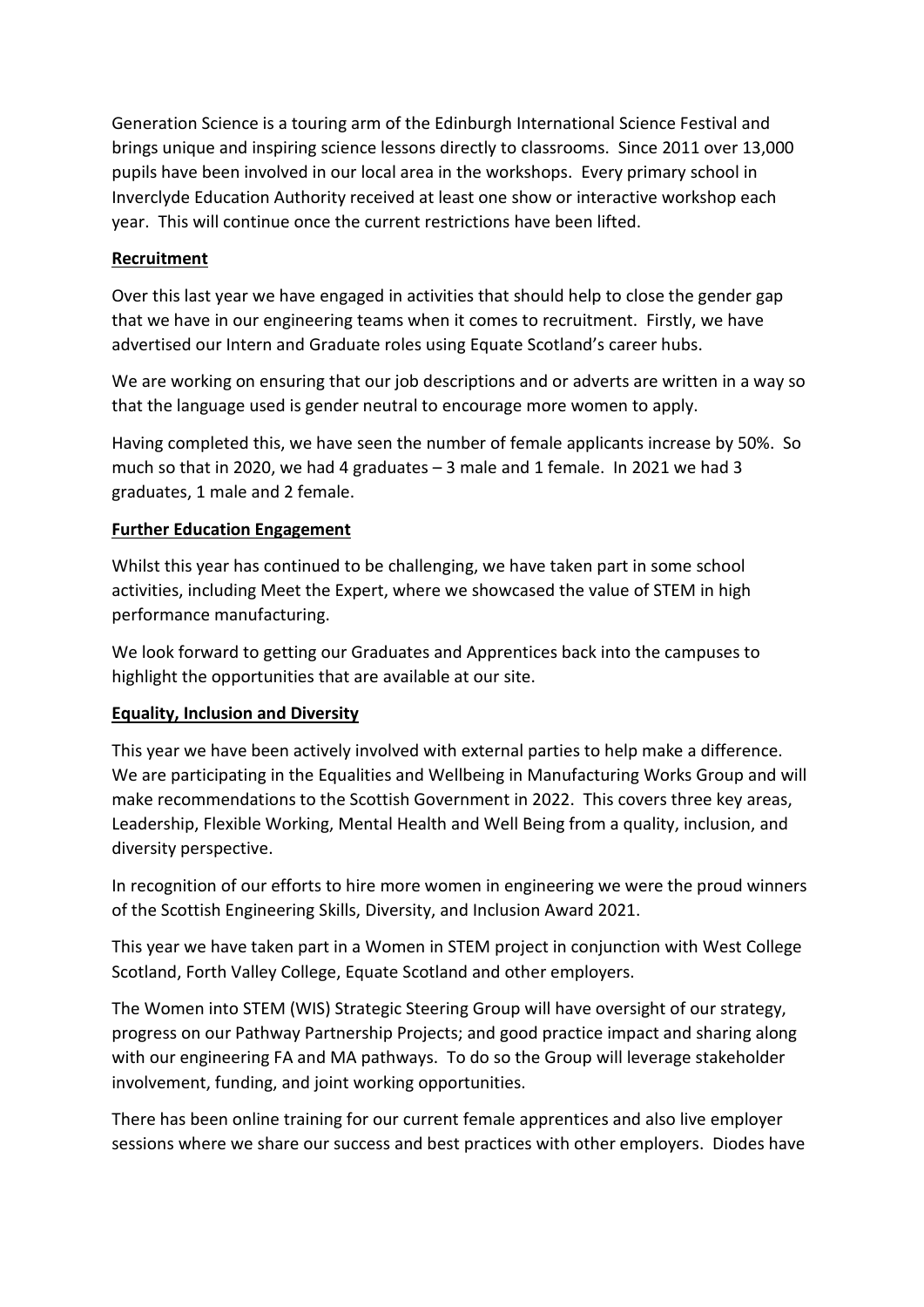specifically been asked to showcase our success in recruitment at the final employer session.

# **General information (Equate Scotland and Scottish Engineering)**

STEM Industries are amongst the fastest growing across Europe but face one of the biggest skills shortages.

Scotland alone needs 140,000 more engineers in the next 4 years in order to meet these shortages – Women must be included in order to achieve this number.

There is continued gender disparity in engineering: while women comprised 47.1% of the overall UK workforce in 2018, only 12.0% of workers in engineering occupations were female.

Women are strongly underrepresented in these fields, academically and in industry.

The UK has the lowest percentage of female engineering professionals in Europe - up until recently less than 10%, while Lithuania (57%), Bulgaria and Latvia (53%), Portugal (51%) and Denmark (just over 50%) have now exceeded the halfway mark.

**James Hoare** 

**European HR Director**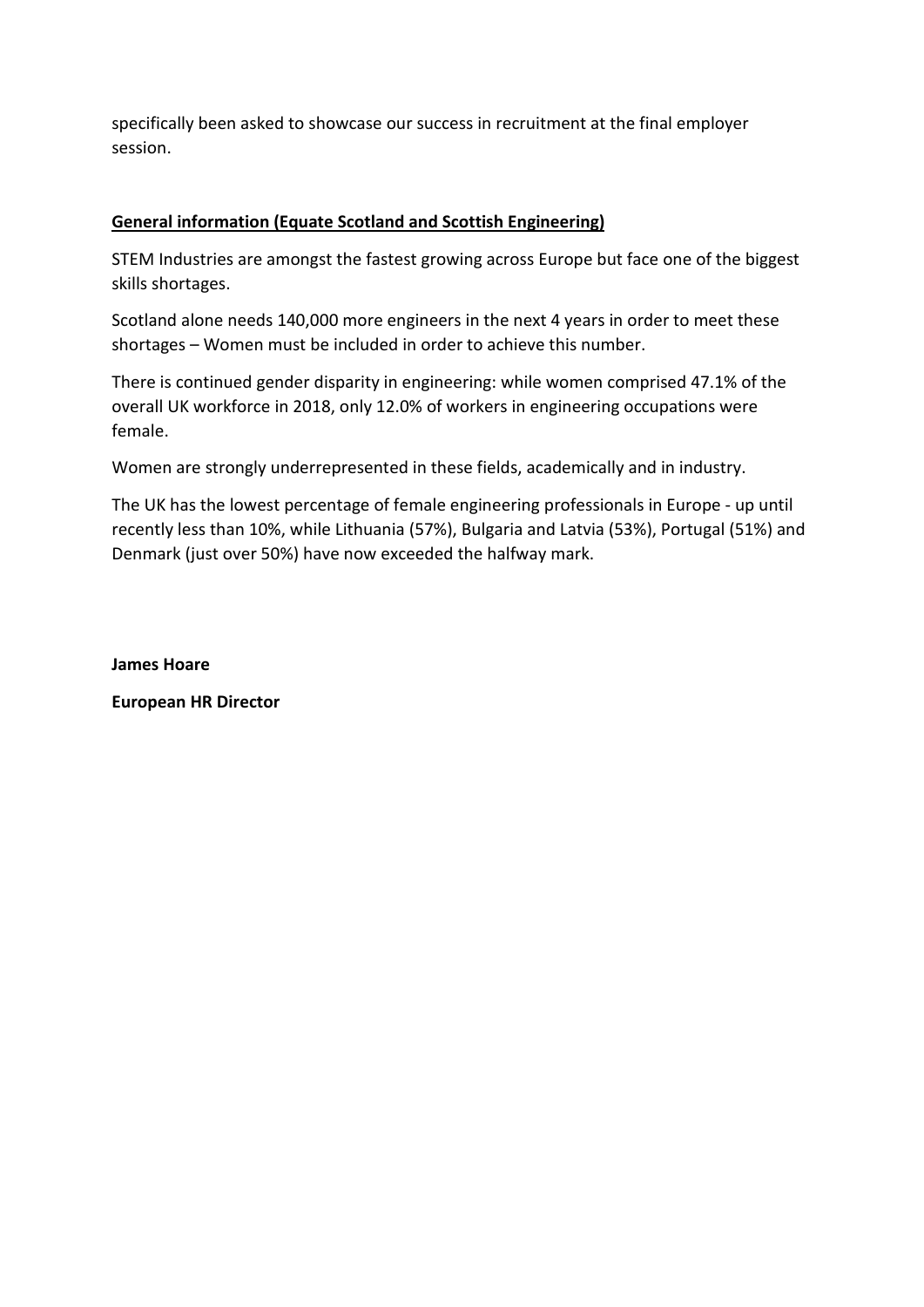#### **Diodes Zetex Semiconductors Limited**

Gender Pay Gap for the 21/22 reporting year (which uses a snapshot date of 5 April 2021)

#### **What is the gender pay gap?**

Under legislation that came into force in April 2017, UK employers with more than 250 employees are required to publish their gender pay gap.

The gender pay gap is the difference between the average hourly earnings of a company's male and female employees. If an organisation has, for example, a 5% gender pay gap it means that women earn an average of 5% less per hour (excluding overtime) than men, or in other words the average female employee would earn 95p for every £1 earned by a male employee. A negative 5% gender pay gap would mean women earned an average of 5% more than men per hour.

## **How will we close the gap?**

We are clear that our gender pay gap is driven by a lack of women in senior positions – an issue which we have been working hard to address. We continue to make good progress but we still have work to do to and recognise that the gender pay gap cannot be removed overnight. However, we remain focused and committed to closing it as quickly as possible whilst continuing to take steps to ensure that we attract talented applicants from all backgrounds, create opportunities for all our employees to develop and progress, and challenge systems, processes and mindsets to ensure that they support women and men equally.

Our focus is creating the building blocks for the future, changing perceptions of the engineering sector, enhancing our reputation as an employer, minimising bias and ensuring no barriers to employment, development and career progression exist within our workplace.

We are committed to addressing the gender pay gap at Diodes Zetex Semiconductors, and continually seek to understand the barriers to equality, and we are determined to develop, and monitor, solutions that are innovative and effective.

#### **Key findings**

• The mean gender pay gap in 2019 was 22.8%, 2020 was 21.44% and continuing the downward trend in 2021 was 18.92%.

• The distribution of male and female employees across our workforce is creating our gender pay gap – there are fewer women in higher paid roles and more women in lower paid roles.

• The proportion of women in the Upper Quartile has increased from 8.24% in 2020 to 9.52% in 2021

• The average pay difference between men and women has reduced each year since 2017.

The employee population and gender pay gap figures used in this report are as at 5<sup>th</sup> April 2021 with bonus data from bonuses paid in the 12 months prior to that date.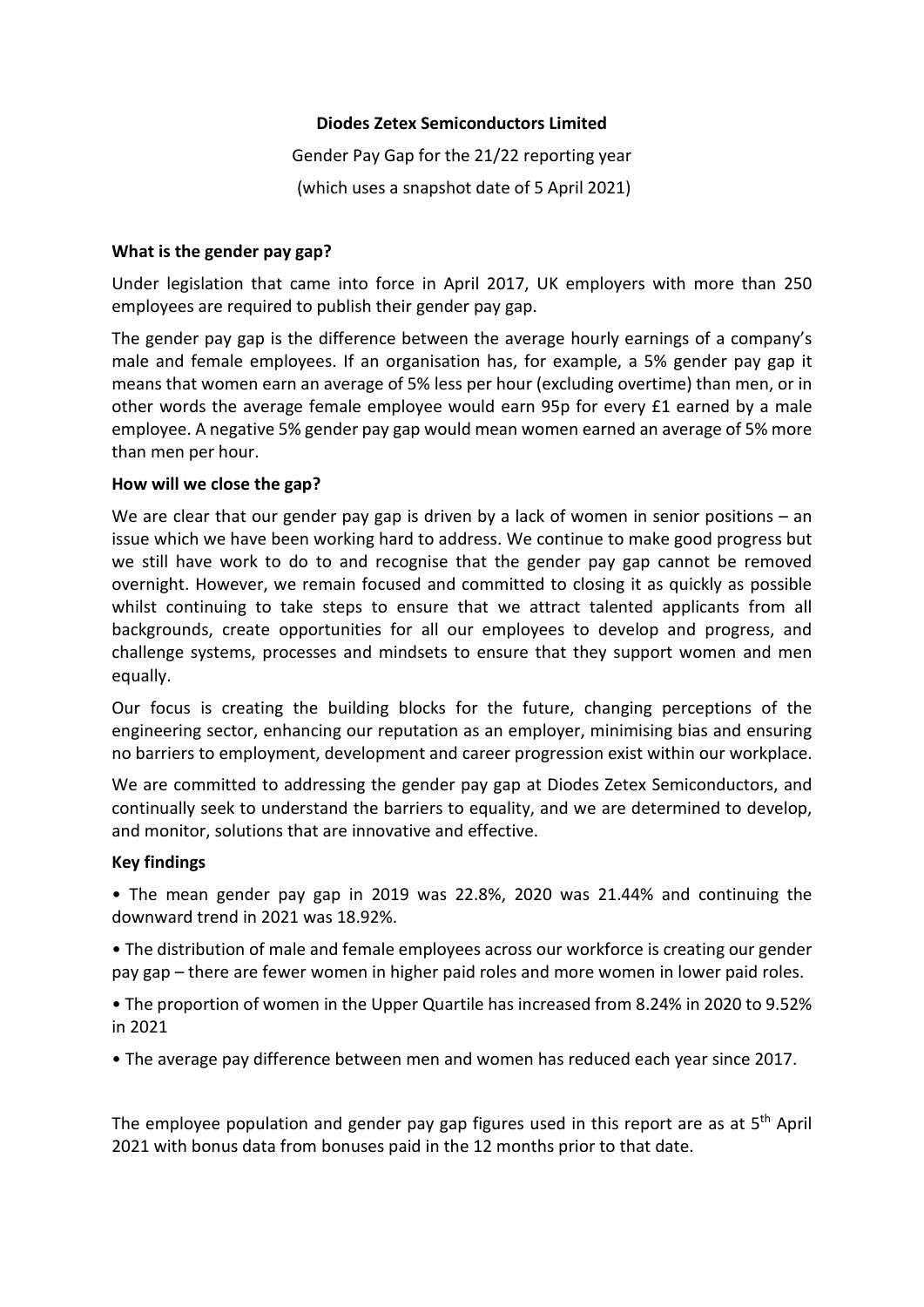

## **GENDER GAP**

|        | Pay Gap between Men & Women | Bonus Gap between Men & Women |
|--------|-----------------------------|-------------------------------|
| Mean   | 18.92%                      | 72.21%                        |
| Median | 19.06%                      | 32.17%                        |

# **PROPORTION OF MEN AND WOMEN RECEIVING A BONUS**

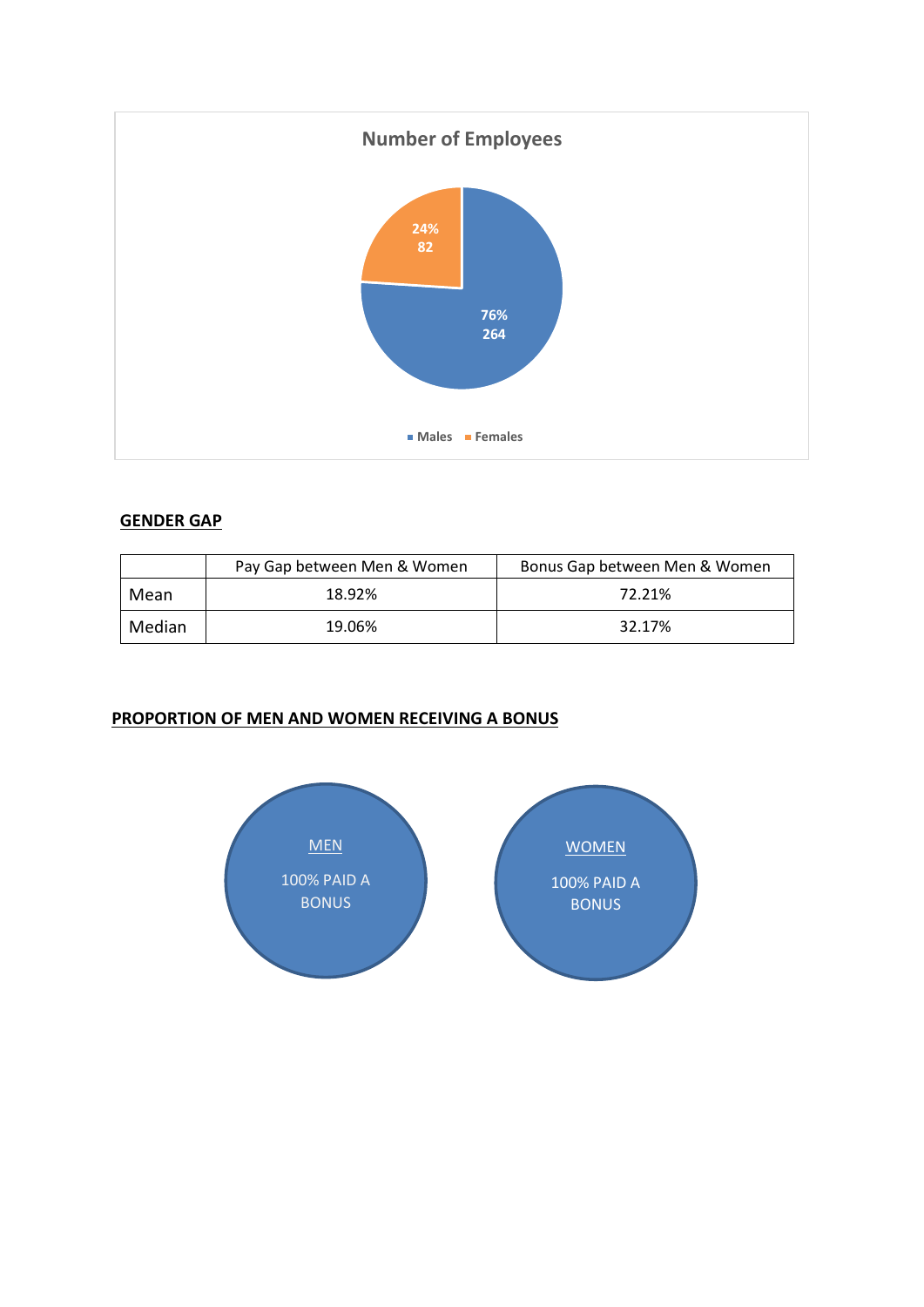

#### **Improving the Diodes Zetex pay gap**

Currently around 24% of our workforce is female.

We are growing a community of female engineers and developing relationships with local schools, colleges and Universities but unfortunately we still suffer from narrow and outdated stereotypes of what engineers do and the role they play in society. We are seeing this slowly changing as we make more attempts to raise awareness of engineering and the varied opportunities on offer as a career.

We will continue to improve our level of participation at all levels within the education system, collaborating with educators to change the perceptions of engineering

According to a report by Engineering UK 2020:

- Women make up just 12% of the UK's engineering pool
- Only 24% of girls report they would consider pursuing a career in the sector. This represents a 25.7% increase in women in engineering occupations (compared to 4.6% in the overall workforce) since 2016

We will also continue to look internally at our own processes as we aim to create a more sustainable talent pipeline.

Opportunities for career progression have always been a key consideration by potential candidates at all levels along with competitive compensation and benefits. Looking to the future a culture of flexibility and work-life balance must be used to attract the best and brightest male and female talent to this business.

We will continue to actively focus efforts on increasing the number of both experienced and trainee female engineers we employ, and our disclosures on fair and equal pay, embedding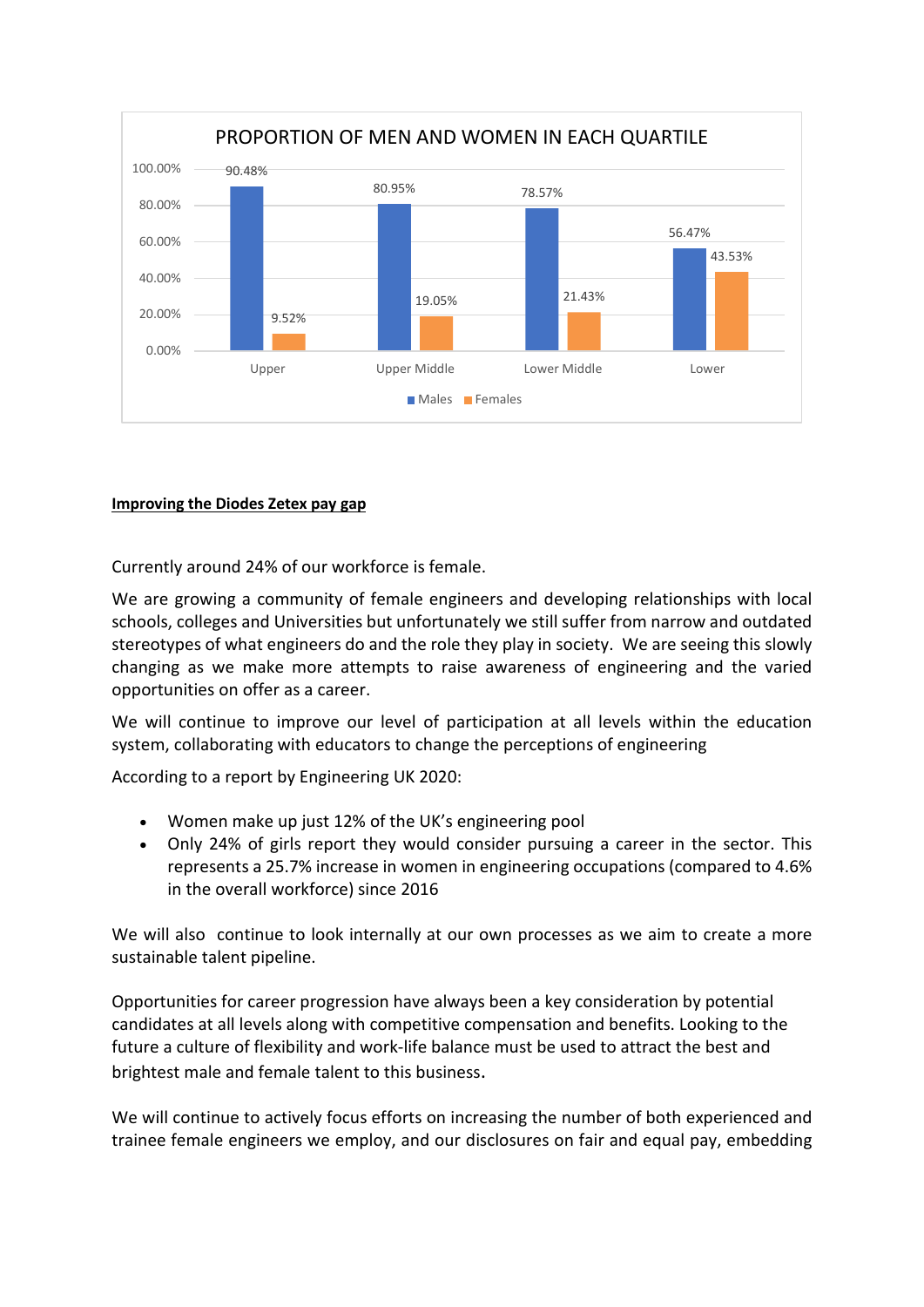measures to close any gaps ranging from monitoring for and fixing pay discrepancies to establishing processes that prevent them from occurring in the first place.

#### **What are we doing to build the talent pool?**

It is imperative that we secure a future talent pipeline to support our growth going forward. This begins with engaging with schools at all levels. As a business we do support and will continue to support STEM activity across all schools in our local area.

We have been actively engaged in several initiatives:

## **Education and Industry Liason**

Over a number of years, our site has hosted multiple visits from young people of all ages from local schools and colleges. Activities include presentations, careers fairs, supporting local Make It Challenges, mentoring Primary Engineer, supporting Go4Set Programmes and mentoring EDT teams on Industrial Cadet prgrammes. We will continue to work with local schools and colleges to support our local young people in the development of employability skills in readiness for entering the world of work.

We also provide a wide variety of work experience placements to young people of all ages from local schools, colleges and universities.

#### **Recruitment**

Over this last year we have engaged in activities that should help to close the gender gap that we have in our engineering teams when it comes to recruitment.

We are working on ensuring that our job descriptions and or adverts are written in a way so that the language used is gender neutral to encourage more women to apply.

Having completed this, we have seen the number of female applicants increase and in 2021 we hired 6 graduates, 5 male and 1 female.

#### **Year in Industry**

With the current backdrop of a STEM skills shortage and an ageing workforce, university placements are essential for building our future talent pipeline. The company has taken part in the Year in Industry Programme organised by the Engineering Development Trust and have sponsored more university students through this programme year-on-year.

Year in Industry offers young people the opportunity to gain professional development by working in industry on a one year paid placement. The programme is becoming a key part of our graduate recruitment strategy by providing access to talented and dedicated students. We have re-employed two Year in Industry students following graduation into engineering roles.

#### **STEM Ambassadors**